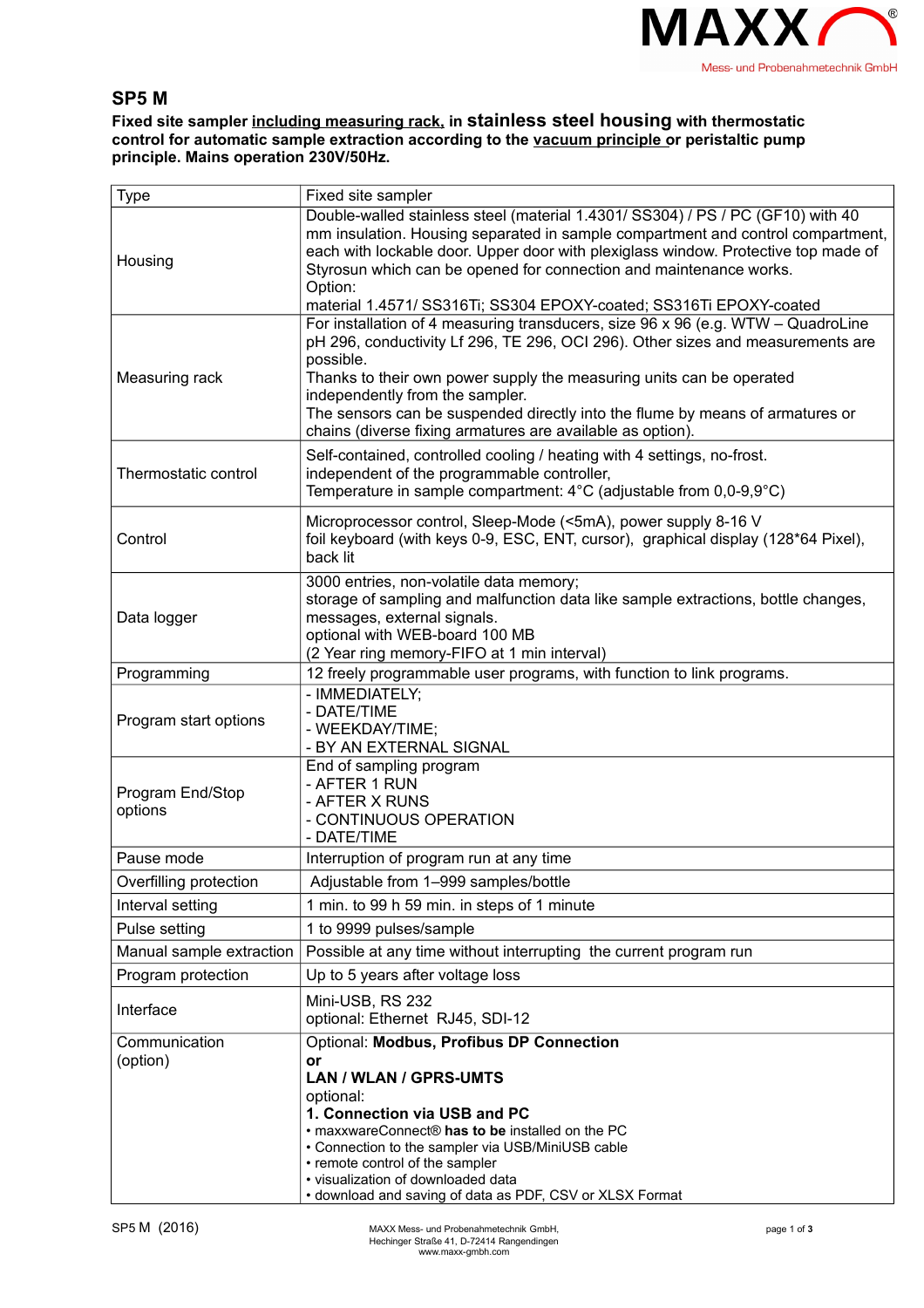

|                                     | • print-out of data directly as PDF Format<br>• backup of all preprogramed programs from the sampler<br>• setting and saving of programs in offline mode. Upload in online mode<br>. Read out, changing, saving or upload of all sampler programs (1-12)<br>• recovery of saved programs.                                                                                                            |
|-------------------------------------|------------------------------------------------------------------------------------------------------------------------------------------------------------------------------------------------------------------------------------------------------------------------------------------------------------------------------------------------------------------------------------------------------|
|                                     | 2. LAN Modul RJ45 via TCP/IP and IE-Browser<br>• ARM9-SoC<br>• 32MB RAM<br>• 100 MB Data Memory ((2 Year ring memory-FIFO at 1 min interval)<br>• Linux OS<br>$\cdot$ TCP/IP (RJ45)<br>• recording of all CPU Data (like data of sampling cycle, bottle report, error log, temperature<br>$etc.$ )<br>• visualization via Web interface<br>• Data-export (PDF, CSV, XLS)<br>• E-Mail error messaging |
|                                     | or alternatively<br>3. LAN Modul RJ45 + GPRS/UMTS Router<br>• ARM9-SoC<br>• 32MB RAM<br>• 100 MB Data Memory ((2 Year ring memory-FIFO at 1 min interval)                                                                                                                                                                                                                                            |
|                                     | • Linux OS<br>$\cdot$ TCP/IP (RJ45)<br>• recording of all CPU Data (like data of sampling cycle, bottle report, error log,<br>temperature etc.)<br>• visualization via Web interface<br>• Data-export (PDF, CSV, XLS)<br>• E-Mail error messaging                                                                                                                                                    |
|                                     | additionaly<br>+ Fully integrated Router (industrial standard)<br>+ UMTS / GPRS<br>+ SIM card holder<br>+ E-Mail error messaging                                                                                                                                                                                                                                                                     |
| Languages                           | $+$ antenna<br>Multi-language, selectable                                                                                                                                                                                                                                                                                                                                                            |
| Signal inputs                       | $\cdot$ 2 x analogue: 0/4-20 mA,<br>• 8 x digital (flow, event, 1 inputs can be programmed freely)<br>option: expandable with 4x digital, 3 inputs can be programmed freely, and 8x<br>analogue 0-20 mA or 0-10 V, Impulslength 60ms, switching level 7-24 V,<br>max. working restistance 500 Ohm, max. length of signalcable 30 m                                                                   |
| Signal outputs / status<br>messages | • 8 digital outputs,<br>1x of them as collective malfunction message (Relay optional)<br>option: expandable with 8 digital, 5 are freely programmable (in total 6 messages)                                                                                                                                                                                                                          |
| Sampling method                     | -Vacuum system 20-350 ml Option: vacuum system 20-500 ml<br>Option: vacuum VAR flow-proportional system 5-250 ml<br>Option: bypass system 20-250 ml<br>Option: peristaltic pump 10-10.000 ml (flow-proportional)                                                                                                                                                                                     |
| Single sample volume<br>accuracy    | Vacuum system: $< 2.5$ % or $+/- 3$ ml<br>Peristaltic pump: +- 5 % or +/- 5 ml                                                                                                                                                                                                                                                                                                                       |
| Suction height                      | Max. 7,5 m (at 1013hPa and stagnant medium),<br>optional 8,5 m or 15 m (Power Booster)                                                                                                                                                                                                                                                                                                               |
| Pumping speed                       | >0,5 m/s at suction height up to 7,8 m (at 1013h Pa); pump capacity can be adjusted<br>electronically                                                                                                                                                                                                                                                                                                |
| Suction hose                        | PVC, L=7,5 m, ID=12 mm. Max. hose length 30 m                                                                                                                                                                                                                                                                                                                                                        |
| Sampling modes                      | Time-related, flow-dependent, event-related, manual sample extraction,<br>Option: flow-proportional (for Peristaltic Pump as standard)                                                                                                                                                                                                                                                               |